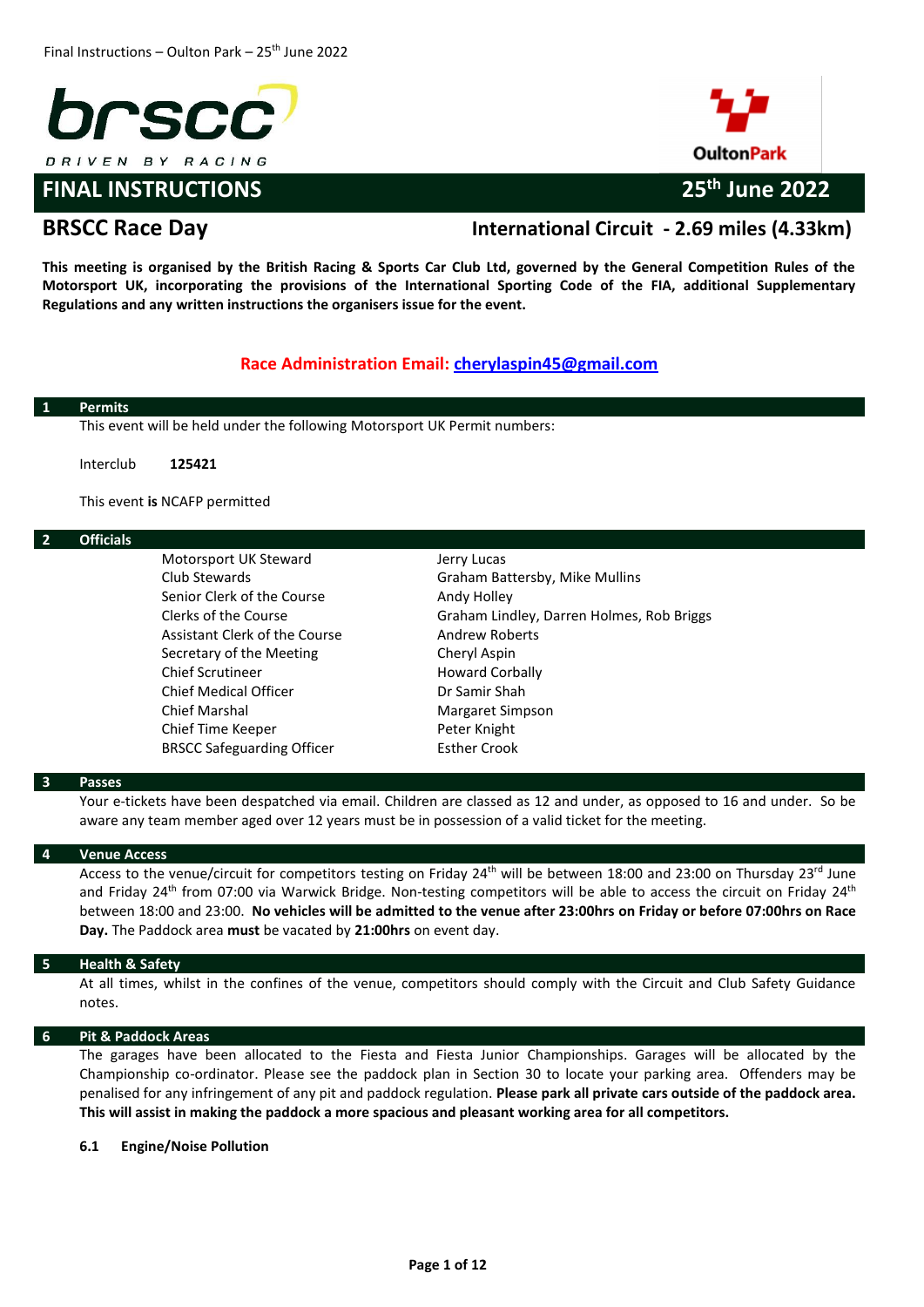If you are camping overnight at the circuit, the circuit management require that engines are not started after **17:00hrs** on the evening prior to the race meeting or before **08:15hrs** or after **18.30hrs** on race day. This also applies to cars in the pit garages.

Non-compliance with the above policy may result in a competitor or Team being prohibited from practising at the relevant MSV Venue for a period of 12 months.

### **6.2 Paddock**

- (a) Waste oil should be removed from the venue or disposed of in the waste oil containers where provided.
- (b) All domestic rubbish must be placed in the bins provided and any scrap vehicle parts including tyres must be removed from the venue. Any cost incurred by the Club for removal of said items from the paddock, will be charged to offending teams/competitors.
- (c) Under no circumstances must any paddock surface be broken in any way, i.e. tent pegs/stakes, etc.; this includes damage caused by trailers. Fuel, oil or chemical substances must not be deposited onto any tarmac surface.
- (d) Markings must not be made on the pit garages, pit garage floors, any circuit or paddock surface. Any markings shall be removed by MSV at the relevant teams cost.
- (e) Hospitality is not permitted in the paddock/pit area without the express permission of the circuit owners. The only exception to this is hospitality for competitors and official team personnel.
- (f) No electrical cables may be run from the pit garages to other vehicles unless protected by a proprietary protective covering.

### **6.3 Pit Lane**

- (a) Access to the Pit Wall during qualifying and races is restricted to **two** personnel per entry.
- (b) The outer lane or lanes are to be kept unobstructed to allow safe passage of cars at all times. The onus shall be on all drivers to take due care and drive at minimum speeds in the Pit Lane.
- (c) Please observe the pit lane speed limit which is **60kph**
- (d) Refuelling in the pit lane is not permitted unless allowed for in the Championship/Series Regulations.
- (e) Children under the age of 16 years are not permitted in the pit lane area.
- (f) The designated Stop/Go box is at the base of Race Control
- (h) Smoking is not permitted in the pit lane.

### **6.4 Support Vehicles**

The use of vehicles is not permitted unless towing a trailer for the purpose of transporting ancillary motor race equipment in the pit & paddock area. No competitor may use a support vehicle in the pit road at any time unless authorised by a race official. Any misuse of "support vehicles" will be brought to the attention of the Senior Officials and appropriate action may be taken.

### **6.5 Use of Paddock Bikes, Scooters and Quad Bikes**

Scooters/quad bikes/golf buggies/pushbikes (including electric bikes) must be used with care to prevent injury. They must only be used within paddock areas and in a safe manner, not at excessive speed and never at more than 10mph or recklessly. Paddock vehicles may only be used to carry equipment and should only carry one person (the driver).

All drivers must wear suitable protective clothing and carry no passengers. If any form of trailer is attached to such a vehicle it must be properly secured in line with manufacturer's requirements or recommendations.

The use of paddock vehicles is at the risk of the owner and/or driver and it is strongly recommended that such use be covered by suitable public liability/3rd party policy.

If you have a paddock accident within the venue you are likely to be held liable for it. All competitors acknowledge that any non-race vehicle used between paddock and pit lane is covered by PL/3rd party insurance.

BRSCC and MSV officials will be monitoring the driving standards of paddock vehicles and reserve the right to penalise individuals or teams for the unsafe handling of those vehicles.

### **6.6 Tail Lifts**

Where vehicles with tail lifts are being used at the venue, the operator must ensure that the tail lift is never left down, including in the halfway position, other than when loading/unloading is being undertaken.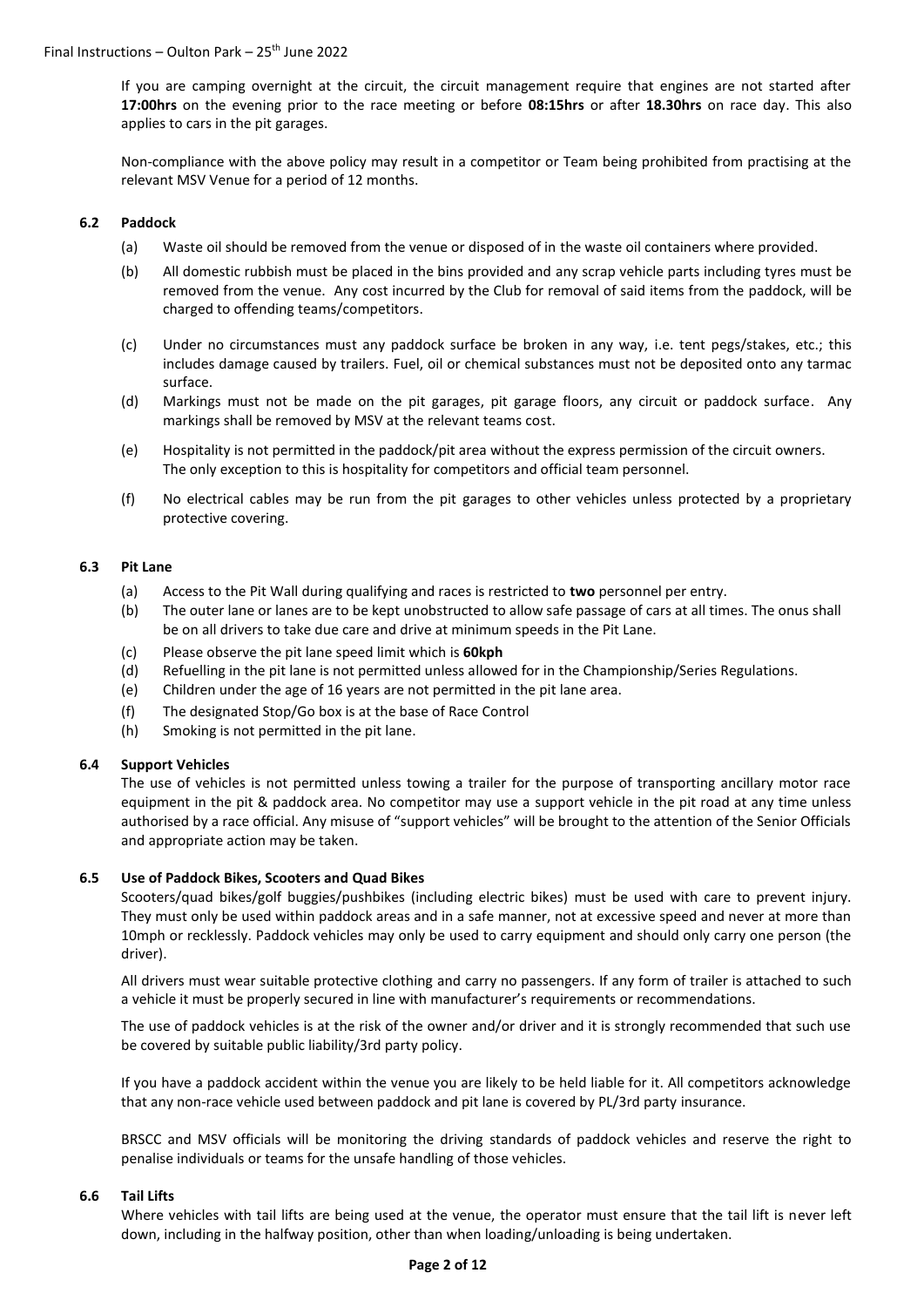### **7 Signing On For Competitors**

- 7.1 Competitors will not sign-on at the meeting having previously completed the self-declaration form, however, competitors must bring all the appropriate documentation as spot checks will be made during the race meeting.
- 7.2 Drivers are reminded that licences and medicals must be valid, bearing a recent photograph and be signed by the driver.
- 7.3 It is the responsibility of the driver to bring all the appropriate documentation at the event.

#### **8 Scrutineering**

**All cars and competitors must pass scrutineering before going out on track.** 

Scrutineering will take place at the times indicated in the timetable.

**Friday Scrutineering will be available from 10:00AM to 16:00PM.** 

All competitors will be scrutineered in the Scrutineering Bay at the times stated in the timetable.

At Scrutineering drivers must provide:

- **(a) Competition Car**
- **(b) Confirmation that driver has signed on.**
- **(c) Crash helmet, visor or goggles, gloves, boots, overalls & FHR device (if required).**
- **(d) Vehicle Identification forms (if required)**
- **(e) MOT/road fund licence (if required)**

All vehicles must be Noise tested prior to their first session on the circuit. Cars having failed or who have not been noise tested will NOT be admitted to the track.

#### **9 Eligibility**

In addition to the Championship/Series Eligibility Scrutineers, eligibility may be checked by a member of the Motorsport UK Technical Commission, as listed in the Motorsport UK Officials' Yearbook Appendix 5(d).

#### **10 Drivers Briefings**

There will be mandatory Drivers Briefings for the following championships: **Track Attack Race Club – 07:45 in the Media Centre/Press Office Fiesta Junior Championship – 08:00 in the Media Centre/Press Office Modified Fords Series – 08:30 in the Media Centre/Press Office 500 Owners Association – 09:00 in the 500OA Paddock area AIRTEC Fiesta Championship – 09:30 in the Media Centre/Press Office**

#### **11 Qualifying**

Qualifying will take place as per the timetable. It is the driver's responsibility to be ready **at least 20 minutes** before their timetabled session. Drivers should go to the Assembly Area 20 minutes before published times and then, when directed by the course marshal, they should proceed onto the circuit.

Double Header Races: Unless Championship/Series regulations stipulate otherwise, grids the second race of a Double header event with only one qualifying session will be based on the finishing order of the first race. Retirements will be placed at the back of the grid in reverse order of retirement.

#### **12 Circuit Access**

Access to the circuit will be via the Assembly Area.

#### **13 Race Start Procedure / Safety Car**

All start procedures will be in accordance with the championship/series regulations. It is the competitor's responsibility to ensure that they are ready in good time. Under ideal conditions, the racing programme may be brought forward. Grids will be formed as per Championship/Series Regulations and the terms of the circuit licence.

Where races are for a set time duration, the Chequered flag will be shown to the race leader the first time he passes the Finish Line after the time has elapsed.

#### **13.1 Race Start**

The lap from the Assembly Area to the grid constitutes the green flag lap. Once the grid is formed up, there will be a one-minute countdown to the starting signal. No personnel will be allowed on the grid. Please note: the red lights will switch off, signalling the start of the race.

**AIRTEC Fiesta Championship, Fiesta Junior Championship, ClubSport Trophy and Track Attack will use a standing Start, Modified Fords Series and 500 Owners Association will use a rolling start.**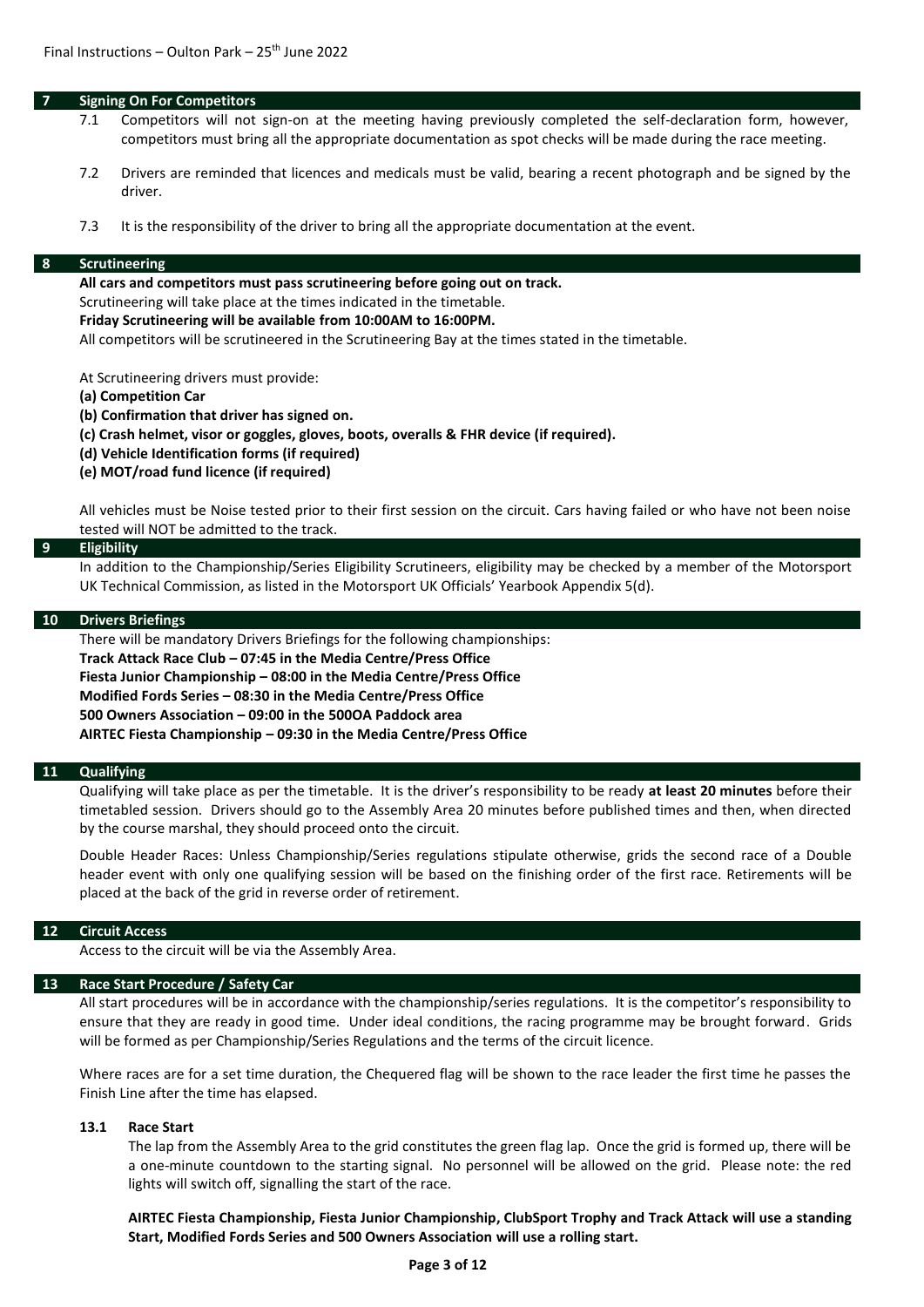### **500 Owners Association – Lewis Evans Trophy Race Rolling Start Procedure:**

Cars will line up in the assembly area in qualifying grid position, and then drive out onto the circuit under green flag conditions.

The fastest two competitors assume the role of controlling the pack giving as much time as is reasonable during the green flag lap for all competitors to leave the assembly area and move into their grid order position, which may necessitate competitors overtaking fellow competitors to get themselves into the correct grid position for the rolling start.

Penalties should not be applied to cars overtaking to reach their correct position on the starting grid.

The pack will then approach the start line in 2nd gear and the lights will go out and racing commences. A second Green Flag Lap may be required at the discretion of the Clerk of the Course.

Competitors are reminded that the green flag lap must be completed as quickly as possible without any undue delay. Should the completion of the green flag lap be in excess of 4 minutes, then at the discretion of the Clerk of the Course any time in excess of the 4 minutes may be deducted from the race duration.

### **13.2 Safety Car Intervention**

The Clerk of the Course will have the facility for the use of the Safety Car in accordance with the Championship / Series regulations. It is the driver's responsibility to make sure they are fully aware of these regulations. The Safety Car will join the circuit from the pit lane exit and will exit the circuit via the pit lane entrance. The organisers reserve the right to use the Safety Car in all sessions, both qualifying and the races.

### **13.3 Green Flag Lap**

Should there be a change in weather conditions which would necessitate an additional green flag/pace lap, then at the discretion of the Clerk of the Course, the race duration will commence at the start of the second green flag/pace lap.

#### **13.4 Red Flag**

**Should a session be red flagged during the 500 Owners Association – The Lewis Evans Trophy Race, the cars will return to the pit lane.**

#### **14 End Of Track Session Procedure**

- **14.1** At the end of each track session be it qualifying or the actual race, all vehicles must slow down after taking the chequered flag and leave the circuit as directed by officials.
- **14.2** At the end of your race, presentations will be carried out at the podium near Race Control in accordance with championship/series regulations if time permits. Presentations will be carried out in a way that allows social distancing.

#### **15 Judicial**

Breaches of driving standards will be firmly dealt with. If the Clerk of the Course wishes to view evidence from the TV production company, any competitor's personal in-car camera, and/or data logging evidence in order to assist with his enquiry into a breach of driving standards he may order that the results remain provisional and he may take judicial action at a later date. However, the use of video evidence and/or data logging evidence is at the sole discretion of the Clerk of the Course.

In accordance to post-lockdown Covid-19 guidelines, all judicial procedures undertaken will be done electronically. Penalties and decisions from the Clerk of the Course will be announced verbally, over the phone or in face-to-face meetings if the facilities permit it and then sent electronically. Competitors will be required to wear face masks and follow our guidelines when attending any interview with Clerks of the course.

**Protests and appeals must also be submitted electronically and emailed to the secretary of the meeting. The protests and appeal form is available on Motorsport UK's website [\(https://www.motorsportuk.org/resource-centre/document](https://www.motorsportuk.org/resource-centre/document-library/)[library/\)](https://www.motorsportuk.org/resource-centre/document-library/) and the BRSCC event page [\(https://brscc.co.uk/wp-content/uploads/2022/03/2022-02-25-motorsport-uk](https://brscc.co.uk/wp-content/uploads/2022/03/2022-02-25-motorsport-uk-protest-and-appeal-form.pdf)[protest-and-appeal-form.pdf\)](https://brscc.co.uk/wp-content/uploads/2022/03/2022-02-25-motorsport-uk-protest-and-appeal-form.pdf). Fees related to protests and appeals must be paid to Motorsport UK by calling 01753 765 000.** 

### **16 Stop & Go Drive Through Penalties**

The Clerk of the Course reserves the right to impose a 'Stop/Go Penalty / Drive Through penalty' in accordance with Motorsport UK Regulation [Q 12.6].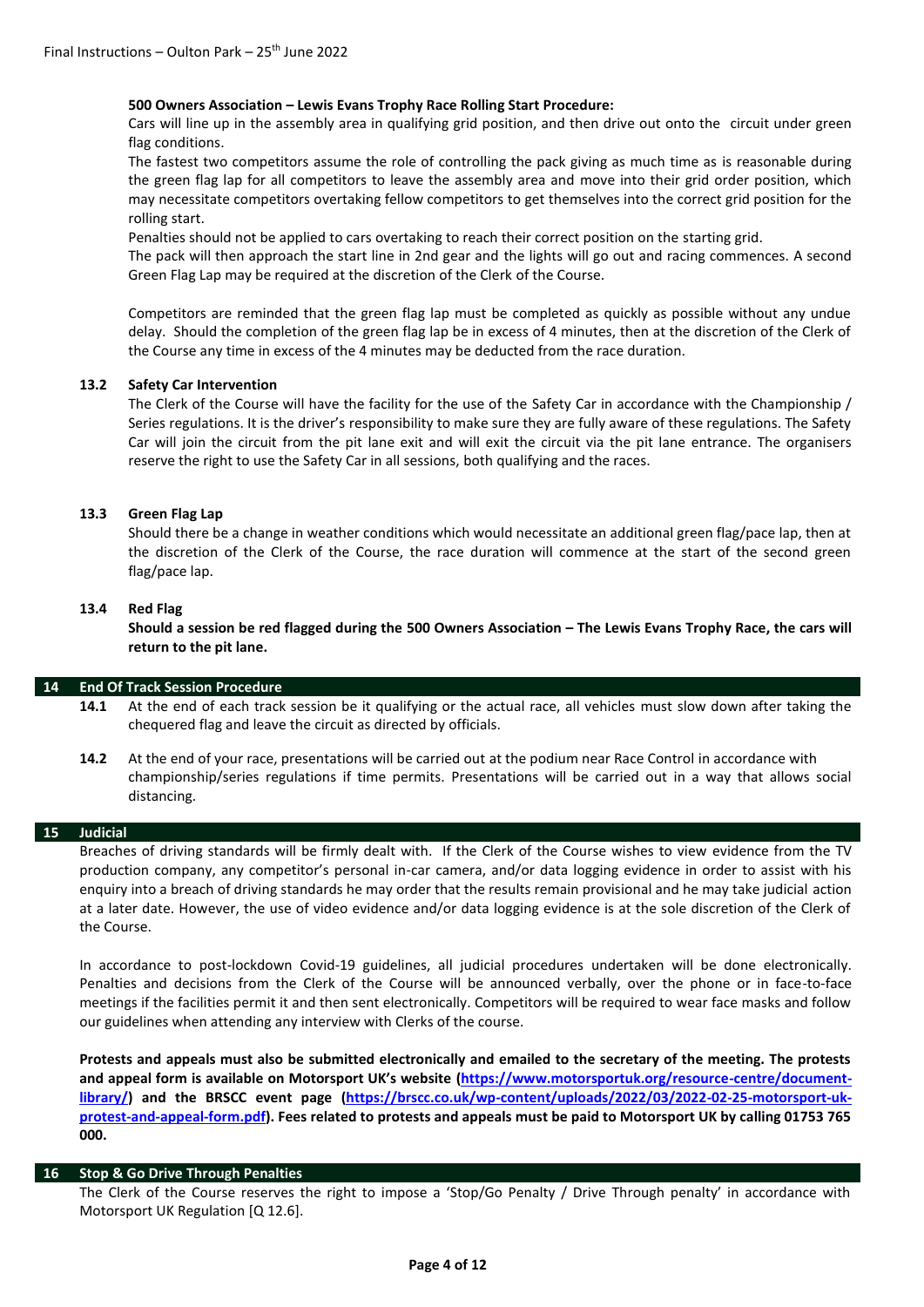#### **17 Judges**

Judges may be appointed as per Motorsport UK Regulation [Q 18].

#### **18 Social Media**

Please take time to read the Motorsport UK's guidelines on Social Media which can be found at <https://www.motorsportuk.org/wp-content/uploads/2019/08/Motorsport-UK-Social-Media-Policy-and-Guidance.pdf> Please refrain from making comments about fellow competitors and officials that could be interpreted as bringing your championship, the hosting circuit, the BRSCC and individual drivers and officials into disrepute.

#### **19 Race Day Information**

**All practice times, grid sheets, provisional results and official bulletins, etc. will be posted on the TSL event page and BRSCC virtual Notice Board.**

#### **TSL: <https://www.tsl-timing.com/event/222531>**

**BRSCC Virtual Notice Board: <https://brscc.co.uk/events/brscc-race-day-at-oulton-park/>**

### **21 Video Equipment**

The scrutineers must be advised of any video equipment which is to be fitted to the vehicle.

#### **22 Testing**

Please call the circuit direct or check out<http://www.oultonpark.co.uk/testing.aspx>

### **23 Motorsport UK Anti-Alcohol Testing**

Competitors may be selected for random alcohol testing. Alcohol testing is essential to safety in motorsport. The presence of any alcohol in a Participants body during competition is prohibited. Motorsport UK has established the regulatory right and framework to conduct screening tests for alcohol intoxication at all permitted events. These Regulations are contained within the current General Regulations (H.39.2, G.15.1.4, G.5.2.16, G.2.4.10, G.5.3.1 and D.25.1.14).

#### **24 Special Circuit Notes**

### **24.1 Circuit Lights**

Competitors are advised that the circuit has a lights system and will be used in conjunction with the normal flag system.

#### **24.2 Illegal Driving**

All competitors are reminded that they are liable to disqualification from the meeting if any person associated with their team who is below the age at which a driving licence may be issued, is seen riding or driving a motor vehicle of any type within the paddock, or any other part of the grounds. Competition vehicles must not be used to transport personnel unless the passenger/s are within the framework of the vehicle.

#### **24.3 Stopping the Race or Practice**

Should it prove necessary to stop the race or practice session, a red flag and a red light will be shown at the start line and thereafter at all the marshal posts, **together with a red light at Warwick Bridge**. DRIVERS MUST THEN STOP RACING immediately and return to the start line during a race or into the pit lane during practice, where cars should form up in single line on the left hand side under the Pit Marshal's direction. During this period extreme caution must be exercised and you must be prepared to stop if called upon to do so.

#### **24.4 Fuel**

Fuel will be only available from the circuit pumps from **08:00hrs to 16:00hrs**

### **24.5 Pit Garage Fire Lane**

The area immediately behind the pit garages is a fire lane and is a strictly 'no parking' area.

### **24.6 Recovery from the Circuit**

Cars retrieved from the circuit by breakdown crews will be delivered to the Parc Fermé area only. The Club/MSV is not liable to any Competitor/Team in the event that any damage is caused in the course of removal of any vehicle from the circuit.

### **24.7 Circuit Clean Up**

Please be aware that all Competitors/Teams will be liable in respect of any excessive clean-up cost incurred by MSV in cleaning up oil or any other hazardous substances dropped from any vehicle on the circuit.

#### **24.8 Placement of Advertising and Signage**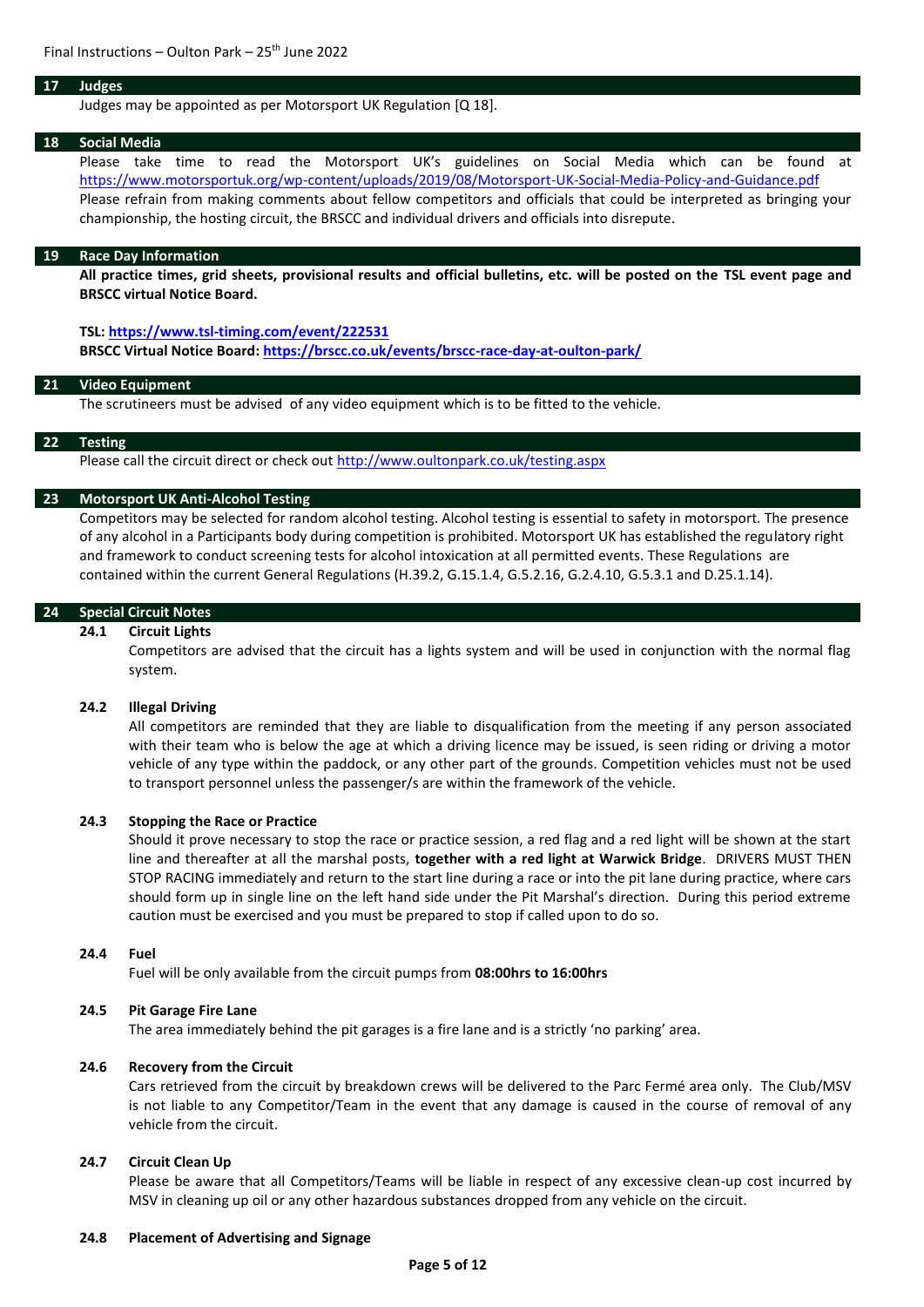Teams and competitors may use the A3 clip frame information boards provided in pit garages (where applicable). Otherwise, placards, banners, advertisements, stickers, decals or leaflets must not be attached, erected, installed or placed anywhere around the MSV venue, including without limitation on any windows, fascias, hospitality suites or doors without MSV's express written permission. Any cost incurred by MSV to rectify or repair any damage caused by any breach of this provision shall be immediately reimbursed by the Team or Competitor on demand.

### **24.9 Restaurant Opening Times – Chequers**

Food and drinks to will be available at the circuit restaurant and café.

### **24.10 Track Limits**

Competitors should be aware that specific guidance has now been issued by the Motorsport UK regarding the penalties to be applied for drivers breaching track limits. These are as follows:

- 2<sup>nd</sup> offence warning flag
- 3<sup>rd</sup> offence 5 second penalty
- $\bullet$  4<sup>th</sup> offence 10 second penalty
- 5<sup>th</sup> offence drive through penalty
- $\bullet$  6<sup>th</sup> offence disqualification

**Qualifying – during qualifying lap times will be disallowed for each breach of track limits. Persistent offenders may be shown the Black Flag and may be disqualified from qualifying.**

### **25 Filming and Photography**

### **25.1 Permitted Filming/Photography/Drones**

Other than the taking of still photographs for personal, non-commercial and non-promotional use by Teams, Competitors or their guests, the production and/or reproduction of any audio and visual coverage at any MSV venue is not permitted without prior consent. MSV may charge a fee for the production for such coverage. Following requests to produce coverage, an MSV authorisation form will need to be completed in advance of the event. Where MSV provides consent, any and all on-board video equipment carried in or on any vehicle must be safely and securely installed; a club representative must inspect such equipment before the vehicle takes part in any on-circuit activity.

Drones are not permitted on site without MSV written authorisation, following confirmation of CAA requirements, Insurance and Risk Assessments by the Pilot.

### **25.2 Media Accreditation and Control of Photographers**

All journalists, photographers and/or cameramen must complete an MSV Media Accreditation Applications Form supplied by the relevant MSV venues Marketing and PR Department, accompanied by the relevant supporting documentation. Only accredited photographers wearing an identifiable tabard issued to them by MSV are entitles to enter otherwise restricted areas of the MSV venues and must only access restricted areas using official access gates. They must not place themselves in areas of excessive risk, stay behind barriers and do not cross the circuit at any point unless authorised to do so by Club or MSV officials.

### **26 Marshals' Matters**

Thank you very much for assisting us with this race meeting - your help is invaluable. Entry to the circuit will be by e-ticket, which will be e-mailed to you.

Before attending the race meeting, please ensure you have completed the self-declaration form in the 7 days leading to the event available here: <https://brscc.co.uk/marshals-officials-sign-on-oulton-park-25-june/>

Please note the requirement to complete the self-declaration form (found on the BRSCC website) no later than 22<sup>nd</sup> June 2022.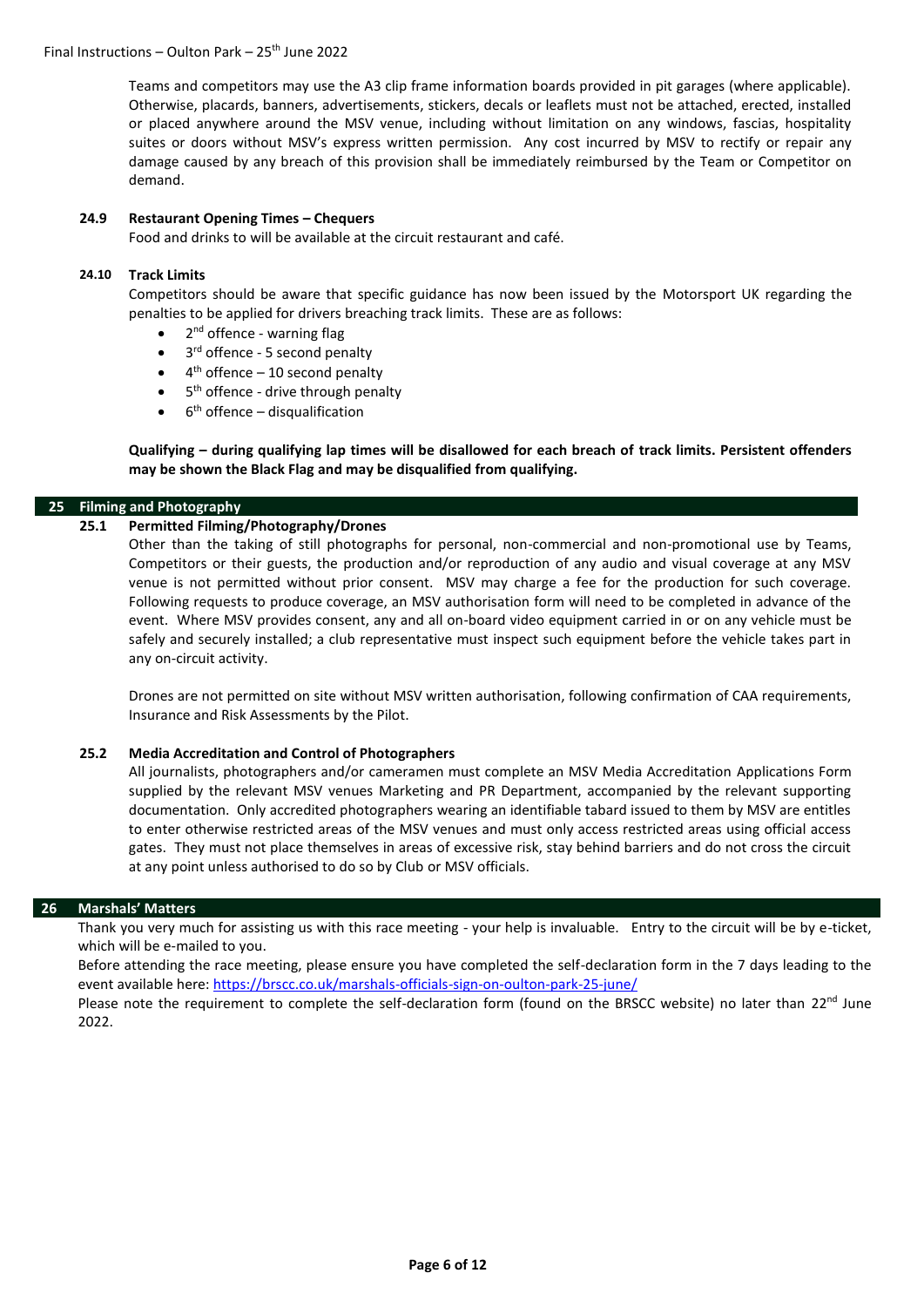### **27 Circuit Map**



**28 Directions**

# Oulton Park Circuit Little Budworth, Tarporley, Cheshire CW6 9BW **Tel:** 01829 760301 **Fax:** 01829 760378

Situated next to Little Budworth and is best accessed from the A54 or the A49.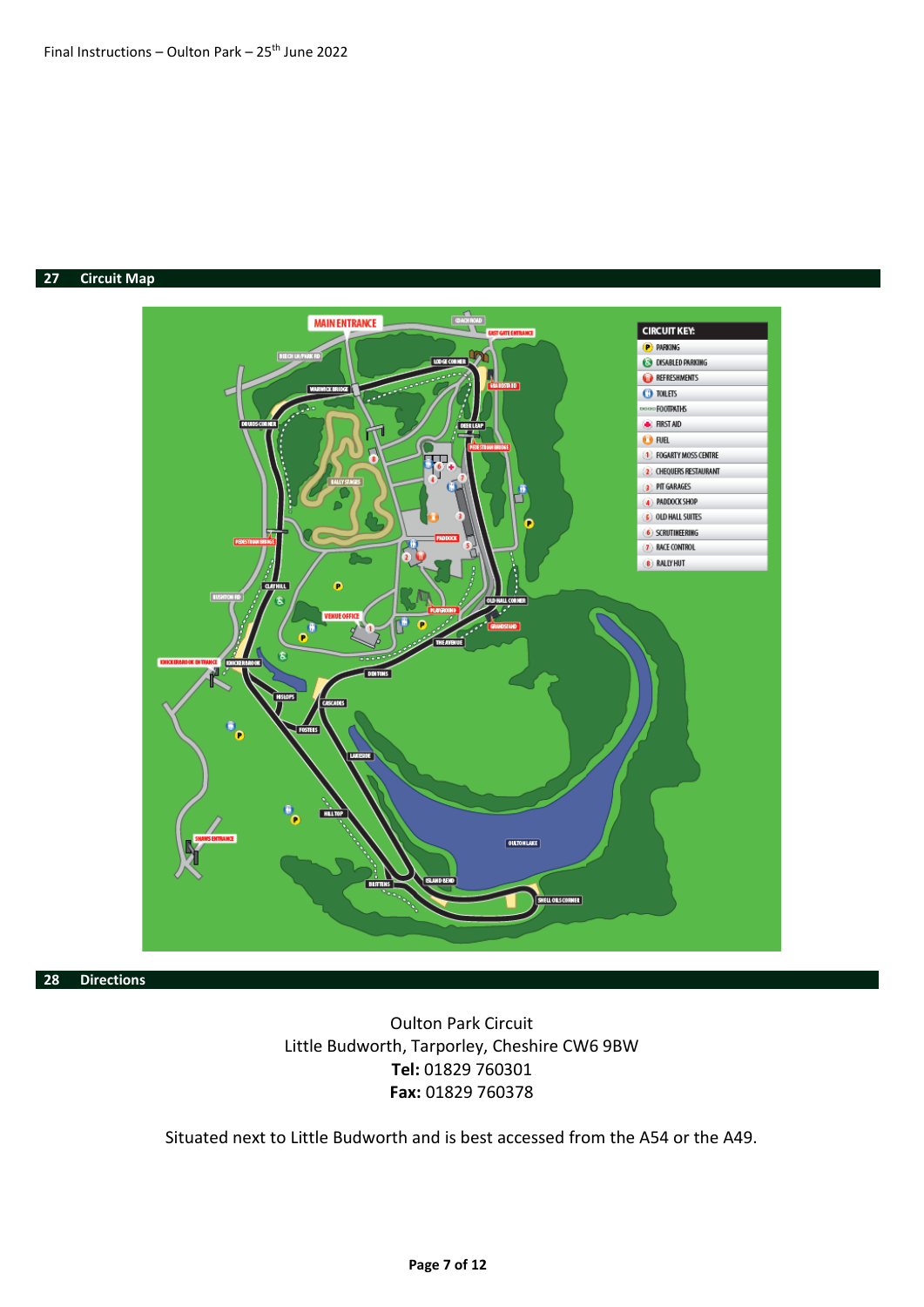### **29 Garage Plan**

Garages will be allocated to the Fiesta and Fiesta Junior Championships.

#### **30 Paddock Plan**



#### **31 Circuit & Club Safety Guidance Notes**

**It is the sole responsibility of the Entrant/Competitor to ensure that all of the safety requirements below at enforced. The Entrant/Competitor acknowledges that the list below is not an exhaustive list and that it is their responsibility to enforce the below items and any other such safety measures they deem appropriate.**

MSV adheres to the Health and Safety at Work Act 1974 and its supporting legislation, regulations and guidance and we expect the same high standards and best practice from those coming to our Venues.

All teams and contractors must appoint a designated responsible person to oversee the safety of activities carried out on site. This name and contact mobile number should be known by the whole team and passed on to an MSV representative on request.

#### **1. Storage and Use of Petroleum Spirit**

- 1.1 All petroleum spirit must be stored in appropriate fuel containers complying with all relevant safety standards, away from any source of ignition.
- 1.2 All containers must be indelibly marked; "Petrol Highly Flammable.
- 1.3 All empty containers must be removed from the venue after the event.
- 1.4 Generators should be powered by diesel and used in the open air.
- 1.5 Appropriate fire extinguishers must be readily accessible near any fuel store or refuelling activity.
- 1.6 Personnel must be trained and wear appropriate fire retardant personal protective equipment (PPE), before using petrol; especially when refuelling.
- 1.7 Vehicle refuelling is to take place in the open air where possible. If refuelling inside the garages all users must adhere to the 'Refuelling Hazard' signage displayed, as reproduced below;
- 1.7.1 Petroleum spirit Highly flammable
- 1.7.2 No smoking and remove all ignitions sources
- 1.7.3 Switch off engine
- 1.7.4 Open all doors and shutters Good ventilation required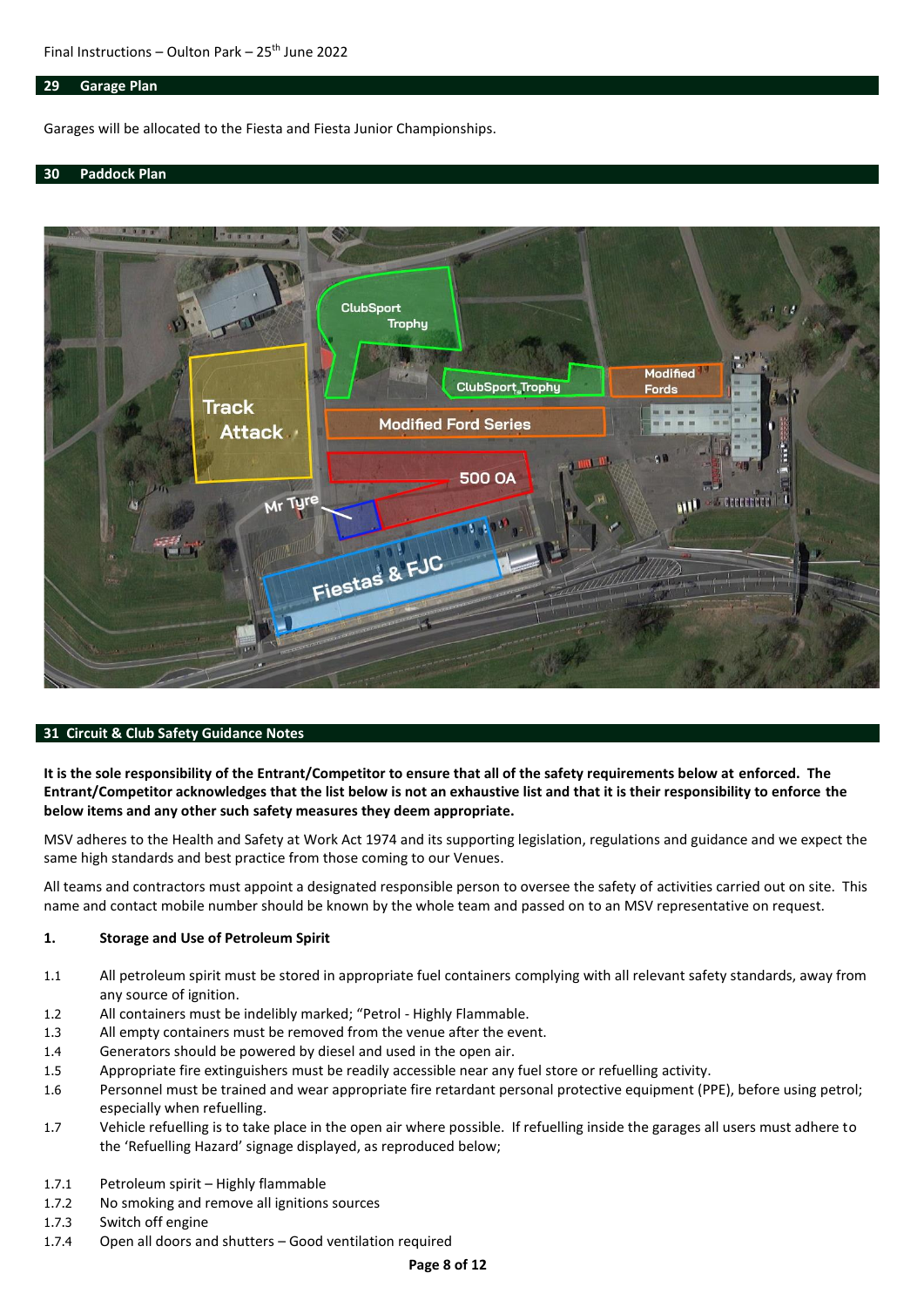- 1.7.5 Check location of your nearest fire extinguisher
- 1.7.6 Maximum 25 litres of fuel stored in this garage
- 1.8 A no smoking ban and no ignition sources in the vicinity must be enforced by the person in charge of the refuelling process.
- 1.9 A vehicle must be cooled before refuelling.
- 1.10 Drivers and passengers must be outside a vehicle during refuelling and it's recommended all personnel stand a minimum 3 m away.
- 1.11 When refuelling is in process a second person must be nearby, ready with a fire extinguisher.
- 1.12 Your attention is drawn to The Petroleum (Consolidation) Act 1928, The Petroleum (Consolidation) Regulations 2014, the Petroleum Spirit (Motor Vehicles) Regulations 1929, The Control of Substances Hazardous to Health Regulations 2002 (and amendments) and The Regulatory Reform (Fire Safety) Order 2005, must be complied with.
- 1.13 Participants are reminded that duel is available for sale at the venue. As such it is unnecessary for participants to carry large quantities of fuel.

### **2. Hazardous Substances**

- 2.1 Some vehicle parts, for example brake and clutch linings may contain asbestos. Participants are encouraged to use nonasbestos substitutes wherever possible. Where asbestos is used, every effort should be used to prevent asbestos dust getting into the air.
- 2.2 Some vehicle parts, for example brake and clutch linings may contain asbestos. Participants are encouraged to use nonasbestos substitutes wherever possible. Where asbestos is used, every effort should be used to prevent asbestos dust getting into the air.
- 2.3 Some mineral oils may cause skin cancer. Prolonged contact should therefore be avoided wherever possible. Where contact does occur any contamination should be washed off immediately. The wearing of contaminated clothing (including overalls) should also be avoided.
- 2.4 Various other substances may cause disease or ill health even after very short exposures. Manufacturers guidance must always be followed. Manufacturers and suppliers of such substances are obliged to provide customers with information about the possible harmful effects of their products upon request (Safety Data Sheets).
- 2.5 Personnel must be suitably trained and wear appropriate personal protective equipment (PPE), before using any COSHH substances.
- 2.6 The requirements of the Control of Substances Hazardous to Health Regulations 2002 (COSHH) (as amended) must be complied with.

## **3. Electrical Safety**

- 3.1 All portable electrical equipment must be maintained in a safe condition and hold a valid Portable Appliance Test (PAT) Certificate.
- 3.2 Cables should be flexible (not of semi rigid type used for household wiring) and covered by matting when crossing walkways or fire lanes. Neoprene covered cable will resist damage by oil.
- 3.3 All electrical equipment to be used externally should be weatherproof.
- 3.4 Only British Standard UK plugs or adaptors permitted in site sockets, no overloading of circuits, particularly in the pit garages.
- 3.5 Hand tools should preferably be of the "double insulated" or "all insulated" type, as these provide valuable protection against electric shock.
- 3.6 Electrical equipment and hand tools should not be used in areas where flammable vapours may be present, for example where fuel is being stored or refuelling is taking place.
- 3.7 The Electricity at Work Regulations 1989 must be complied with, or any deviations documented.

## **4. Fire Precautions**

- 4.1 All teams must keep a working and serviced fire extinguisher close to hand. Fire extinguishers must be annually serviced or inspected, with the date displayed on the bottle, for checking.
- 4.2 Smoking is prohibited in all enclosed areas, including without limitation in the pit garages and in the pit lane. Smoking is also prohibited in all MSV vehicles.
- 4.3 All potential sources of ignition should be kept away from petroleum spirit and vapours. Clear no smoking signage displayed where possible.
- 4.4 Barbecues and cooking equipment are prohibited in pit areas, including garages keep away from all fuel and combustibles.
- 4.5 Temporary structures to have; an adequate gap separating them from other structures, recommend minimum 3 meters; clearly displayed fire extinguishers next to each fire exit door and clearly visible fire exit signage above each fire door.
- 4.6 Fire lanes, roadways and hatch markings to be kept clear at all times.
- 4.7 Ensure safe access and egress is available in and around team areas, this includes the provision of adequate lighting levels for evacuation purposes.
- 4.8 Catering outlets should hold a minimum of one fire blanket and an additional appropriate fire extinguisher.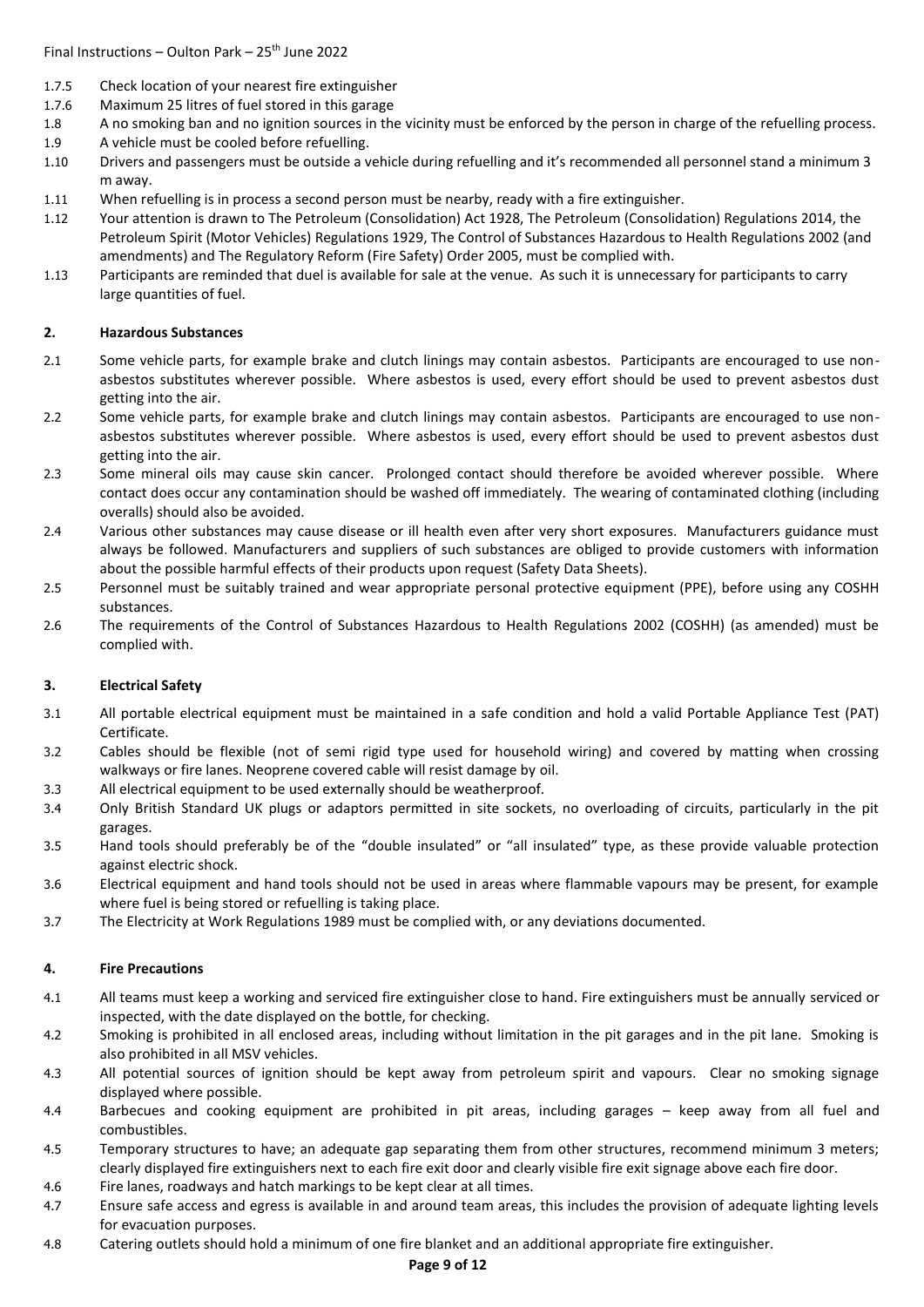- 4.9 Fire extinguishers should not be removed from any fire points unless they are to be used on a fire.
- 4.10 Keep fuel to a minimum on site and store in safe locations away from potential ignition sources.
- 4.11 All fires must be reported immediately to an official, marshal or other member of staff, even if extinguished.
- 4.12 Personnel must be trained in the correct use of fire extinguishers.
- 4.13 MSV permission is required before hot works commence on site.
- 4.14 All fire notices and orders to evacuate must be complied with.
- 4.15 The requirements of the Regulatory Reform (Fire Safety) Order 2005 must be complied with.

### **5. Working at Height**

- 5.1 Personnel are encouraged to work at ground level where at all possible.
- 5.2 Personnel working at height must be protected from falling; this includes erecting awnings and satellite dishes on top of trucks. e.g. staff must be trained using harnesses and ropes, or handrails must be in place.
- 5.3 All working at height must be well planned and supervised with safe systems of work followed.
- 5.4 Reassess working at height safe working practices during adverse weather conditions.
- 5.5 No one should work underneath those working at height.
- 5.6 Appropriate non-slip footwear and personal protective equipment to be worn.
- 5.7 Manufacturer's guidance to be followed when using ladders, step ladders and all working at height equipment. (Domestic ladders should not be used, use a more substantial commercial ladder)
- 5.8 Domestic ladders or step ladders must not be used on site, only commercial ladders and step ladders.
- 5.9 All ladders, step ladders and any equipment must be checked for damage and removed from use where faulty.
- 5.10 The Working at Heights Regulations 2005 must be adhered to.

### **6. Vehicle Safety**

- 6.1 A maximum 10 mph speed limit is in force on site for all vehicles, where permitted.
- 6.2 Public (and children) are permitted in working paddock areas, therefore drivers/riders must take extra care in these tight localised areas.
- 6.3 Venue signage must be adhered to.
- 6.4 All vehicles driven on site must be road-legal and covered by valid vehicle insurance (including when riding all mopeds, scooters and quads).
- 6.5 All personnel using vehicles on site must hold a current UK driving license (or equivalent), including scooters.
- 6.6 Helmets must be worn by those riding scooters and mopeds outside the paddock and pits. It is MSVs recommendation that helmets are worn at all times riding around site.
- 6.7 All vehicles must at all times, keep to the marked roads when moving around the Venue.
- 6.8 Children are not permitted to ride scooters or quads at any time, or be carried as passengers.
- 6.9 No eating/drinking or the use of mobile phones whilst riding or driving.
- 6.10 Keys must be removed from the ignition of all vehicles when parked or not in use. (Vehicles have been stolen).
- 6.11 Riders or passengers on scooters or motorbikes must not carry unsecured loads.
- 6.12 Hover-boards, electric balance boards or equivalent (non-road legal) electric scooters are prohibited from site (disabled blue badge holders may be permitted to ride electric vehicles to aid access, with MSV permission on entrance.
- 6.13 Children are not permitted to play games in the paddocks, garages or pit areas due to the high numbers of vehicle movements in these areas at all times day and night. (No ball games, bicycles or other). Move into quieter parts of the venue for these activities, away from vehicles.
- 6.14 Children must always be supervised at all times in the Paddock and Pit areas. They are not permitted inside garages or the pit lane.
- 6.15 Vehicles must be driven or ridden as per manufacturer's instructions and with the set amount of passengers. (Eg. A 2 seat buggy must not carry more than 1 passenger with the driver – no standing on the back).
- 6.16 Breaches to this guidance may result in vehicle keys being taken and vehicles confiscated until teams leave site.

### **7. Compressed Gas Equipment**

- 7.1 Explosions from over inflation of tyres can cause injury. Tyres should therefore not be inflated to pressures above the manufacturers' recommendations.
- 7.2 All airlines should be in good condition, well maintained and be inspected regularly.
- 7.3 Always stand clear when inflating tyres and wear protective eye wear.
- 7.4 Compressed gas equipment to be used by well trained personnel only, no under 16 year olds. Any form of horseplay involving compressed air or gas is prohibited.
- 7.5 Compressed gas cylinders should be stored safely, in a well ventilated, upright positions, in accordance with the relevant working practices and legislation.
- 7.6 The requirements of the Pressure Systems Safety Regulations 2000 must be complied with on site.

### **8. Jacks and Axle Stands**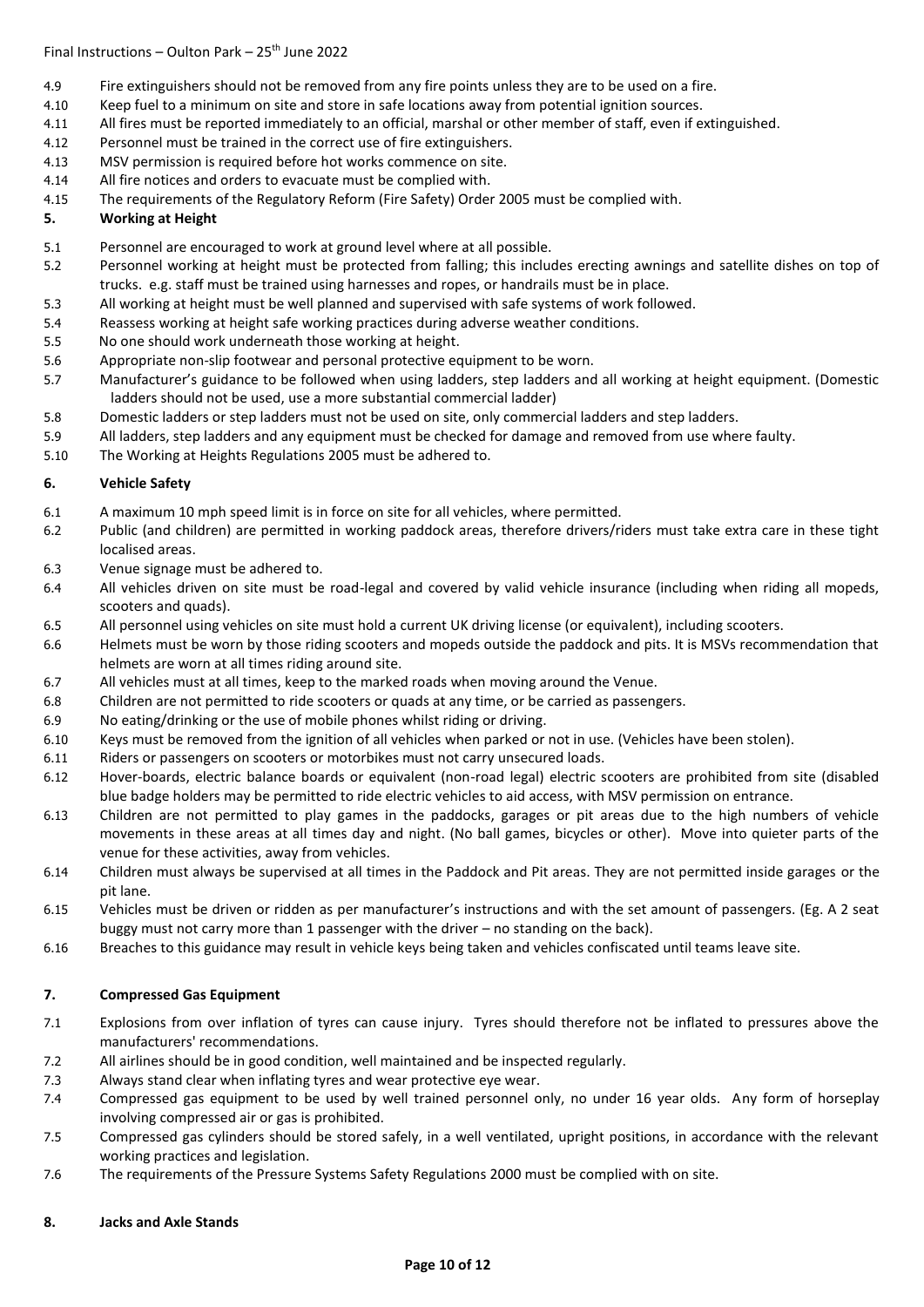- 8.1 Vehicles should only be raised and lifted on jacks and supported by axle stands which are in good condition, well maintained and rated to lift the vehicle weight safely.
- 8.2 Jack vehicles only on level undamaged ground.
- 8.3 Use the hand brake and chocks to stop the vehicle moving.
- 8.4 Vehicle engines should not be run whilst the weight of the vehicle is supported.
- 8.5 Follow manufacturer's guidance for using and maintaining equipment. Thorough examinations and testing is required every 6 months, with regular inspections and checks when used.
- 8.6 Lifting Operations and Equipment Regulations 1998 (LOLER), and Provision and Use of Work Equipment Regulations 1998 (PUWER), must be adhered to.

### **9. General Working Practices**

- 9.1 All working areas should be kept clean and tidy and any waste should be removed regularly and placed in the containers provided.
- 9.2 All spillages should be cleaned up immediately.
- 9.3 All trailing cables, wires and hoses should not be allowed to create a trip hazard use cable matting, or tape down safely, burying of cables is not permitted.
- 9.4 Whenever vehicle engines are being run, adequate ventilation must be ensured.
- 9.5 Pathways and roads should not be obstructed by storage boxes, vehicles or kit.
- 9.6 All site safety notices must be complied with.
- 9.7 Any person carrying out any work must ensure that they adopt safe working practices at all times, and comply with any relevant statutory provision and/or published guidance.
- 9.8 Personnel under the age of 16 are not allowed in the pits area or pit lane.

### **10. Noise**

- 10.1 Exposure to excessive noise may result in hearing loss or other complaints. These may be short term, or, after repeated exposure, permanent.
- 10.2 All personnel should avoid being exposed to excessive noise, and where this is unavoidable, they should wear earplugs or defenders to the appropriate British Standards.
- 10.3 It is recommended ear protection is worn when working in pits lanes and in pit garages, where particularly high levels of noise are recorded.
- 10.4 Where any person is at work the requirements of the Noise at Work Regulations 2005, must be complied with.

### **11. Manual Handling of Loads**

- 11.1 Lifting, carrying and propelling loads by bodily force can be a major cause of injuries. Personnel are required to train their staff in safe manual handling techniques.
- 11.2 All manual handling lifting should be well planned and safe, with the weight of loads being lifted known.
- 11.3 Where any person is at work the requirements of the Manual Handling Operations Regulations 1992 must be complied with.

### **12. Waste**

- 12.1 All waste oil must be placed in the containers marked "waste oil."
- 12.2 Waste tyres and empty petrol/oil containers should not be left at the Venue.
- 12.3 Personnel are urged to take any other form of waste with them when they leave the Venue, or to place it in the refuse containers provided.
- 12.4 Your attention is drawn to the requirements of the Environmental Protection Act 1990.

### **13. First Aid**

- 13.1 Any person sustaining an injury or feeling unwell should seek treatment from the onsite emergency services.
- 13.2 To call the first aid or emergency services contact any official or member of the venue management.

### **14. Public Safety**

- 14.1 Personnel should be aware that the Paddock may be open to the public and should act in a manner so as not to put either themselves or any other person at risk from injury.
- 14.2 Personnel should exercise particular caution when the paddock is busy and during pits and track walkabouts.

### **15. Incident Reporting**